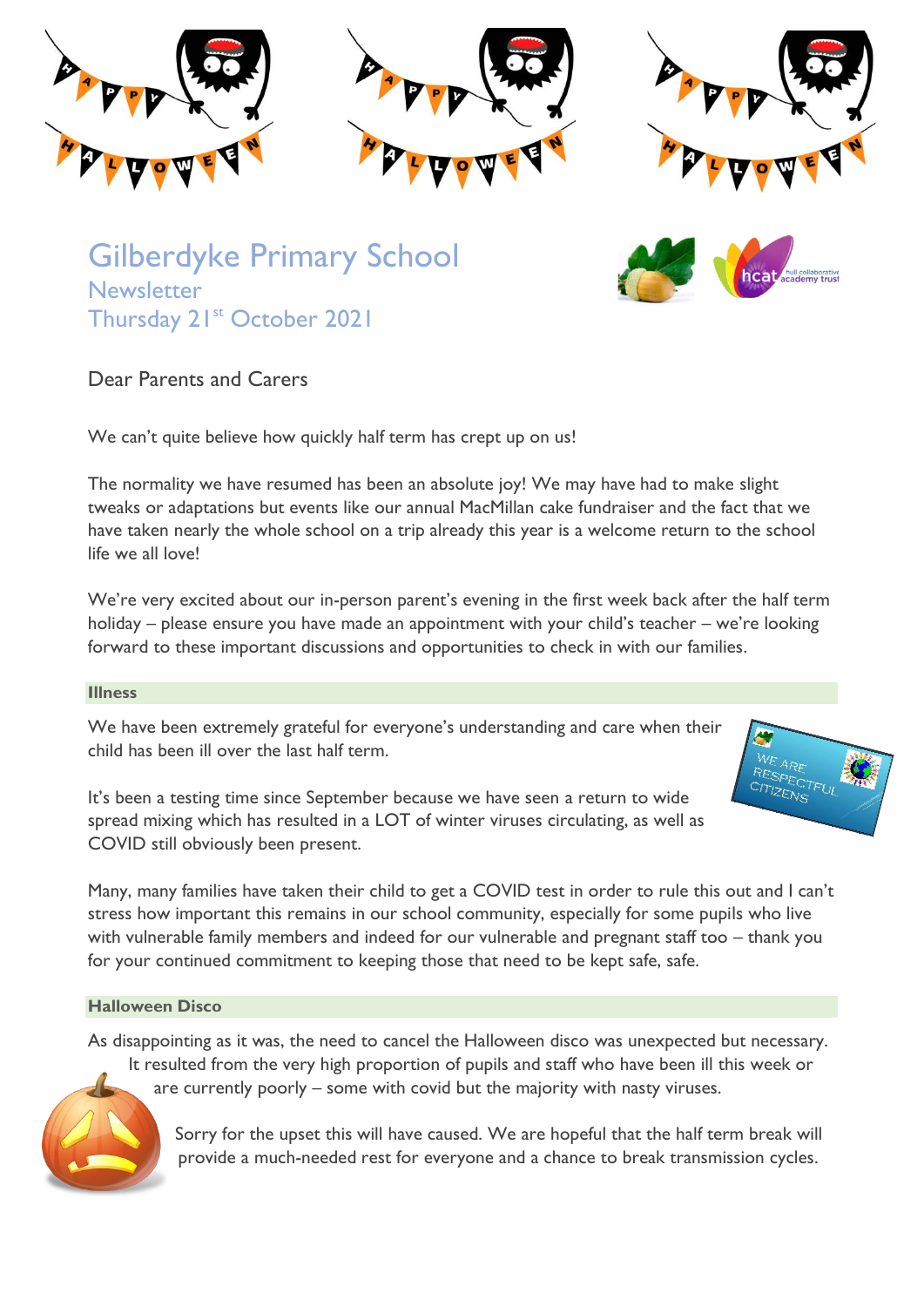# **Baby Boom!**

We have this great news to share with you; here are the newest members of our extended Gilberdyke family.

Introducing…

Ettie Frey Joplin; a welcome little sister for Seth.



# And…

Reuben Oliver Dorsey; a welcome little brother for Alfie.



Both Mrs Joplin and Mrs Dorsey are looking and doing great since their latest editions have arrived. Congratulations from all of us in our Gilberdyke community.

## **Thank you Scalby Grange!**

Our fantastic neighbours down the road have, once again, overwhelmed us with their generosity. The Robins class were invited to pick pumpkins at Scalby Grange for their first school trip and a great time was had by all. Farmers Pat and Sally donated a pumpkin to each class to carve and we have launched a class pumpkin carving competition with prizes! Many thanks Pat and Sally for your support.